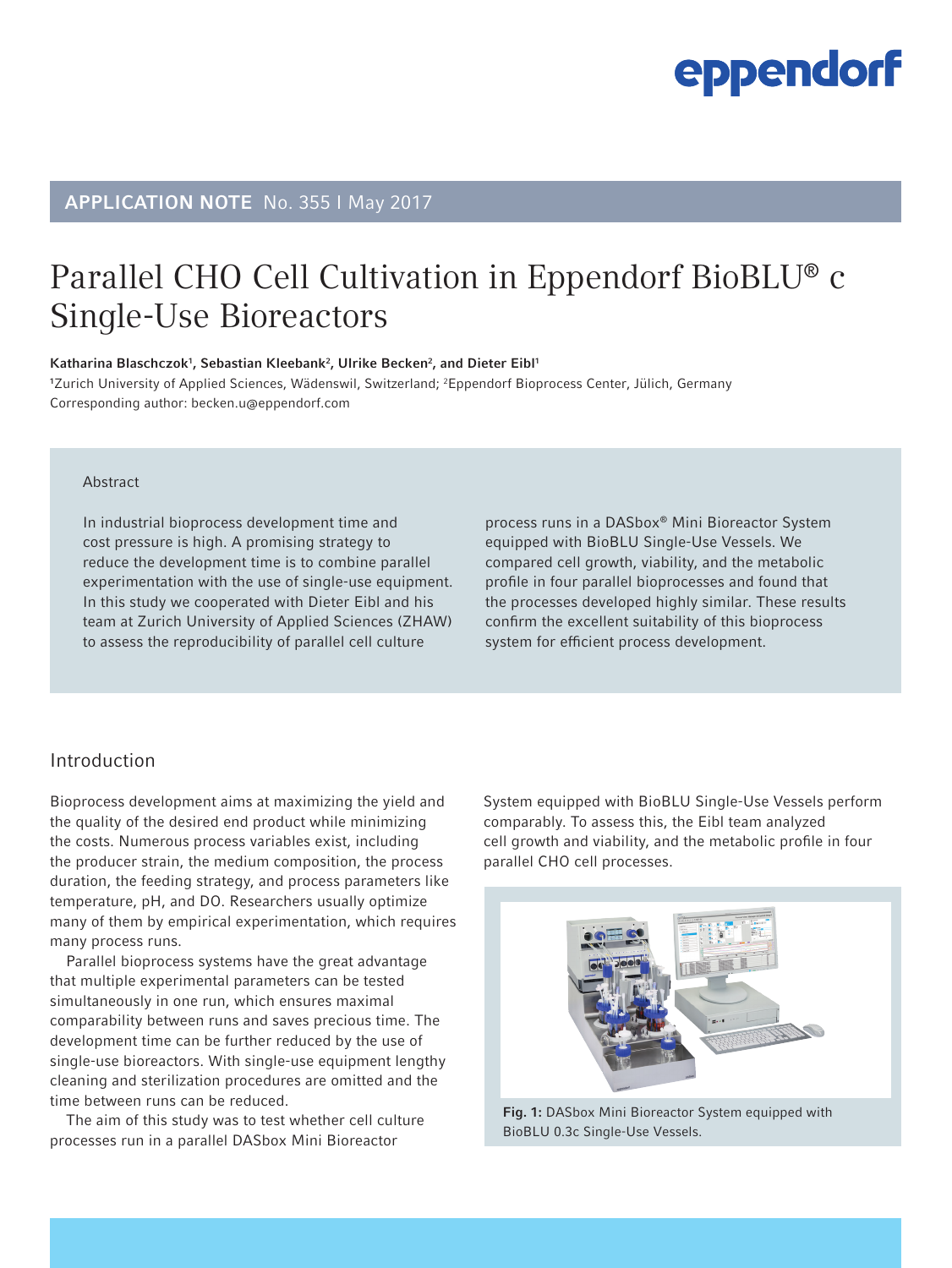### Materials and Methods

#### Bioprocess system and vessel

The researchers carried out the processes in BioBLU 0.3c Single-Use Vessels with a maximum working volume of 250 mL. They controlled four vessels in parallel using a DASbox Mini Bioreactor System. The processes were controlled using DASGIP® Control software\*.

#### Cell line and inoculation

The researchers used the suspension cell line CHO XM 111- 10 (CCOS no. 837). To prepare the bioreactor inoculum the cells were expanded in single-use shake flasks in chemically defined ChoMaster® HP-1 medium (Cell Culture Technologies, Switzerland) at a shake rate of 120 rpm and an amplitude of 25 mm. The researchers inoculated all bioreactors to an initial viable cell density of  $0.5 \times 10^6$  cells/mL.





Process parameters and cultivation procedure

Figure 2 illustrates the cultivation procedure and Table 1 summarizes the cultivation parameters.

Table 1: Parameters for the cultivation of CHO suspensions cells in BioBLU 0.3c Single-Use Vessels

| Parameter                                                  | Growth phase                                                      | <b>Production phase</b>                             |
|------------------------------------------------------------|-------------------------------------------------------------------|-----------------------------------------------------|
| Initial viable cell density                                | $0.5 \times 10^6$ cells/mL                                        |                                                     |
| Culture medium                                             | ChoMaster HP-1<br>and HP-5 medium<br>$(+ 0.2 %$ Pluronic<br>F-68) | ChoMaster HP-5<br>medium (+ 0.2 %<br>Pluronic F-68) |
| Culture volume                                             | 170 - 240 mL                                                      | 250 mL                                              |
| Temperature                                                | $37^{\circ}$ C                                                    | $31^{\circ}$ C*                                     |
| Stirrer speed                                              | 180 - 290 rpm                                                     | 340 rpm*                                            |
| Mixing time                                                | 5 <sub>s</sub>                                                    | 4 <sub>s</sub>                                      |
| Dissolved oxygen                                           | $30\%$                                                            | $30\%$                                              |
| pH                                                         | 7.2                                                               | 7.2                                                 |
| Gasflow                                                    | $0.05$ vvm                                                        | $0.05$ vvm                                          |
| Gas destination (air, $O_{\alpha}$ ,<br>$N_2$ and $CO_2$ ) | submerse                                                          | submerse                                            |

\* Temperature and stirrer speed were adjusted 24 hours after the medium exchange.

To mimick a typical protein production process, the process was carried out in two phases. During the initial phase the researchers cultivated the cells at 37°C to provide optimal conditions for growth. Subsequently they reduced the temperature to 31°C, as it is typically done in the protein production phase of a bioprocess. During the initial growth phase the researchers cultivated the cells in 170 mL ChoMaster HP-1 medium. Two days after inoculation they fed the culture by addition of 70 mL ChoMaster HP-5 medium.

Three days after inoculation the medium was exchanged with ChoMaster HP-5 medium. For the removal of the growth medium the bioreactor control was switched off so that the cells settled down. After medium removal the bioreactors were re-filled with ChoMaster HP-5 medium to the maximum working volume of 250 mL. All media contained 0.2% Pluronic® F-68 BioChemica (PanReac AppliChem, USA) as the protective agent against mechanical stress.

The cultures in the BioBLU 0.3c vessels were fed and harvested using the system's integrated pumps. Anti-foam agent was added by pumping.

The temperature was measured using Pt100 sensors and controlled by the heater integrated into the DASbox Mini Bioreactor System. The BioBLU 0.3c vessels were equipped

\*DASGIP Control is now DASware® control 5.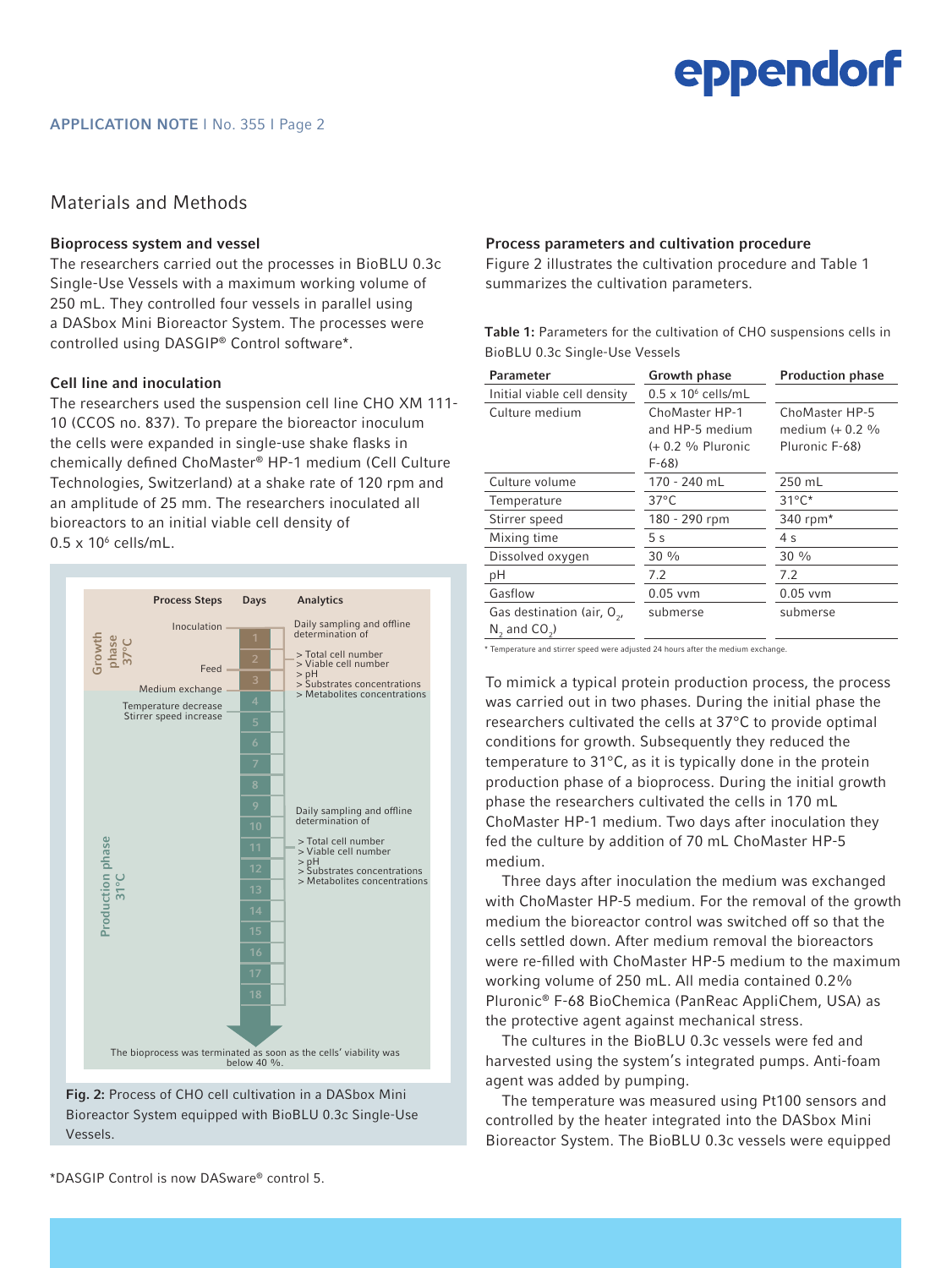with DASGIP DO sensors and potentiometric pH probes. The pH was controlled at 7.2 by addition of CO $_{\textrm{\tiny{2}}}$ . DO was controlled at 30 % by addition of pure oxygen. All gasses were introduced through a submerged sparger. To minimize foaming the researchers set the total gas flow (flow air + flow  $O_2$  + flow CO<sub>2</sub>) to a low rate of 0.05 vessel volumes per minute (vvm).

In the course of the process the researchers adjusted the agitation speeds to achieve mixing times of 5 seconds during the growth and of 4 seconds during the production phase.

The researchers terminated the cultivation processes as soon as the cell viability decreased to less than 40 %.

#### Analytics

The researchers analyzed samples of each culture daily. During the growth phase they determined total and viable cell densities, cell viability, pH, as well as substrate and metabolite concentrations offline.

Cell density and viability were determined using a NucleoCounter® NC-200™ (ChemoMetec A/S, Denmark). The specific growth rate and the doubling time were calculated using the following equations:

Specific growth rate: 
$$
\mu_i = \frac{\ln(x_{i+1}) - \ln(x_i)}{t_{i+1} - t_i}
$$

Doubling time:

$$
t_{\rm d} = \frac{\ln 2}{\mu}
$$

The concentrations of glutamine, lactate, and ammonium were measured with a BioProfile® 100 Plus analyzer (Nova Biomedical®, USA). Offline pH was determined with a standard laboratory pH meter (Mettler Toledo®, Switzerland).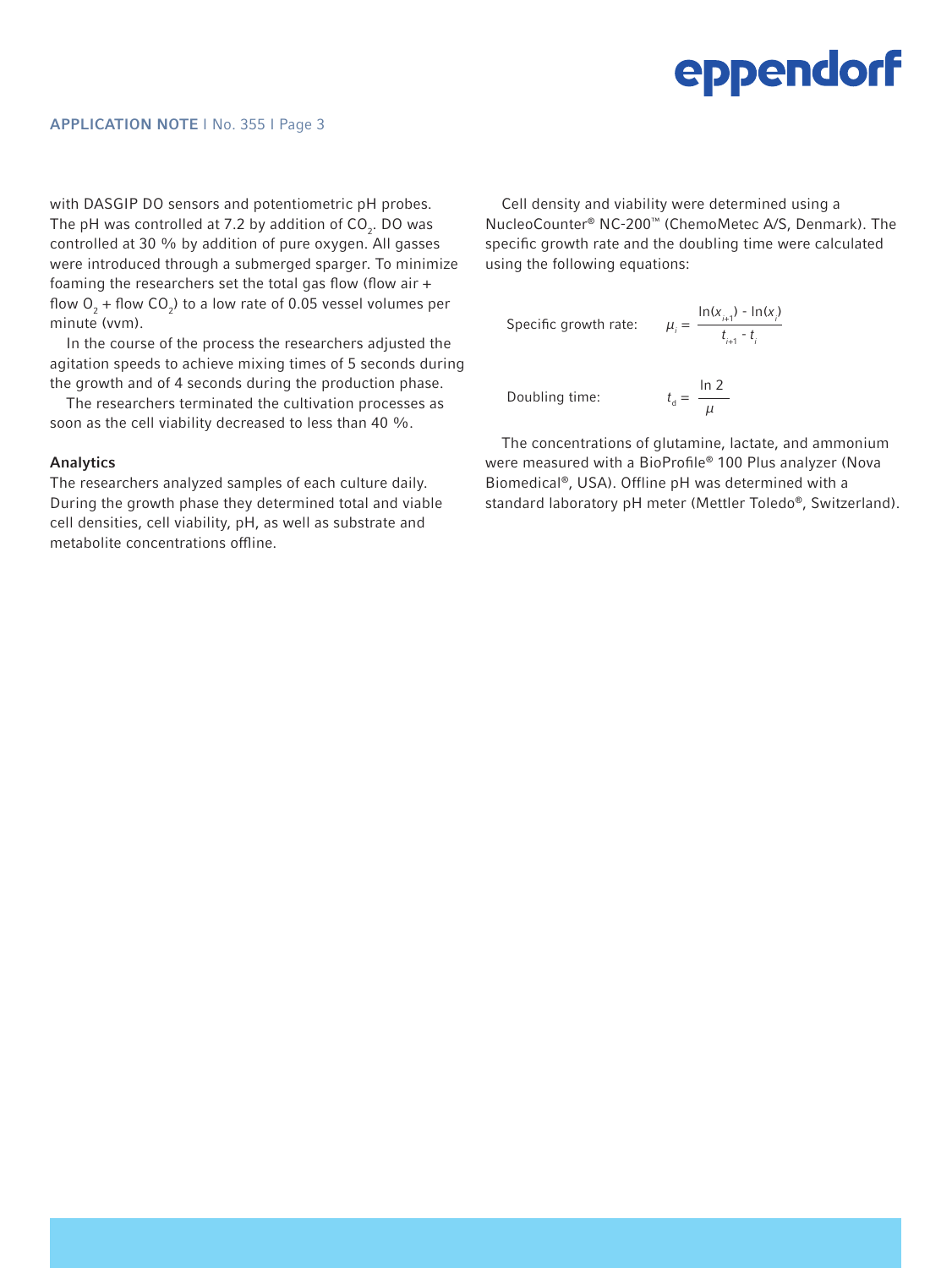

### Results and Discussion

The Eibl team compared four processes operated in parallel in BioBLU 0.3c bioreactors (Unit 1-4).

#### Viable cell densities

The viable cell densities developed comparably in all four bioprocesses (Fig. 3).



Fig. 3: Viable cell density and viability. The one-sided arrow indicates the time of growth medium addition. The two-sided arrow marks the medium exchange.

During the first two days the cells proliferated exponentially and reached viable cell densities of about 2.7  $\times$  10 $^6$  cells/ mL. 48 hours after inoculation the cell densities dropped slightly because of the addition of feed medium. After medium addition the cultures reached viable cell densities between about 2.7  $\times$  10<sup>6</sup> and 3.1  $\times$  10<sup>6</sup> cells/mL. In the growth phase the cells multiplied with average specific growth rates of 0.030 h<sup>-1</sup>, which corresponds to a doubling time of 24 hours. Some cells were lost when the growth medium was exchanged for production medium three days after inoculation. During the first 24 h after medium exchange, the cells grew with average specific growth rates of 0.024 h<sup>-1</sup>. The cell densities reached their maximum six days after inoculation.

During the growth phase more than 98.6 % of the cells were viable in all bioreactors, and the cell viabilities remained nearly constant until the cultures reached their peak densities. The viabilities started to decrease nine days after inoculation.

#### Substrates and metabolites

Figure 4 shows the concentration profiles of the substrates glucose and glutamine, as well as their metabolites lactate and ammonium. The concentration of both substrates decreased equally in all units during the first 47 hours. The initial concentration of 3.64 g/L glucose dropped to 0.52 g/L glucose. Glutamine was already consumed after one day. As a consequence of medium addition on the second day, the glucose concentrations increased again. The medium exchange at day 3 led to similar glucose concentrations of 4.32 g/L in all four bioreactors. During the production phase glucose and glutamine concentrations dropped fast within the first 24 h. After the temperature shift from 37°C to 31°C on the fourth day after inoculation, glucose consumption decelerated. By then the glutamine was already depleted. The formation of the metabolites lactate and ammonium correlated with the uptake of glucose and glutamine. The processes started with lactate concentrations of 0.11 g/L and ammonium levels of 0.9 mmol/L. During the growth phase, the rates of lactate and ammonium production were comparable between all four units. Before the medium exchange after day three, the lactate concentration reached 2.22 g/L and the ammonium level was 2.35 mmol/L. During the first 24 h after the temperature shift to 31°C the lactate concentration increase from 0.62 g/L to 2.09 g/L. After the temperature shift on day 4, the glucose concentrations fell below 2 g/L while lactate was consumed continuously until the end of the bioprocess. The increase of ammonium concentration during the production phase was also comparable among the vessels. Final ammonium concentrations were about 6.0 to 6.5 mmol/L.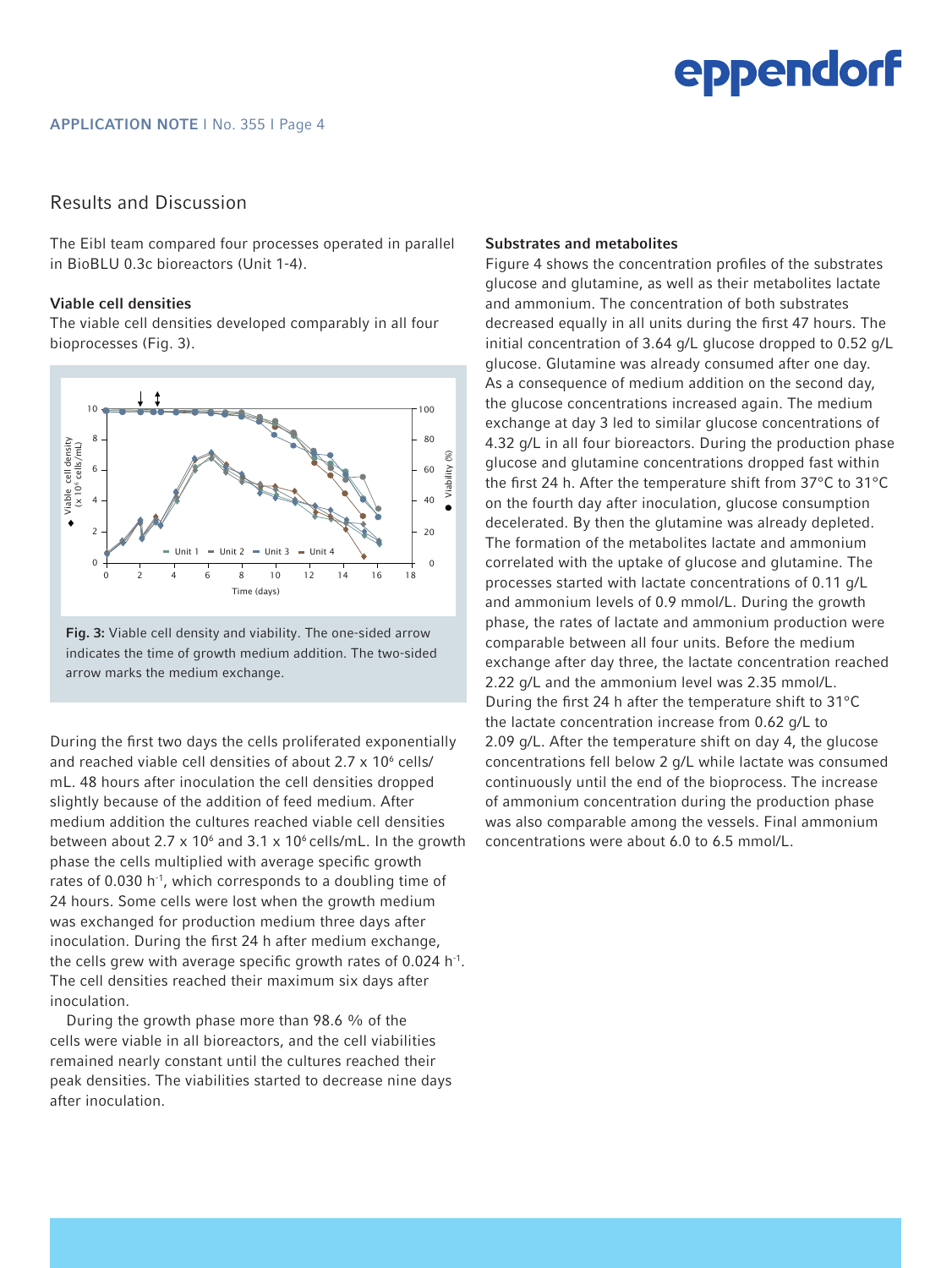#### APPLICATION NOTE I No. 355 I Page 5





### Conclusion

The team at ZHAW analysed four CHO cell culture processes, which they carried out in parallel. The aim of the study was to assess the reproducibility of process performance within the DASbox Mini Bioreactor System equipped with BioBLU 0.3c Single-Use Vessels. The standard deviations of peak viable cell densities, and growth rates were only 7 % between the units 1-4. The metabolic profiles were almost identical.

In summary, this case study demonstrates that the system used is suitable for cell culture process development.

Parallel operation of multiple bioreactors and the use of single-use equipment can help reducing development times and ulimately costs.